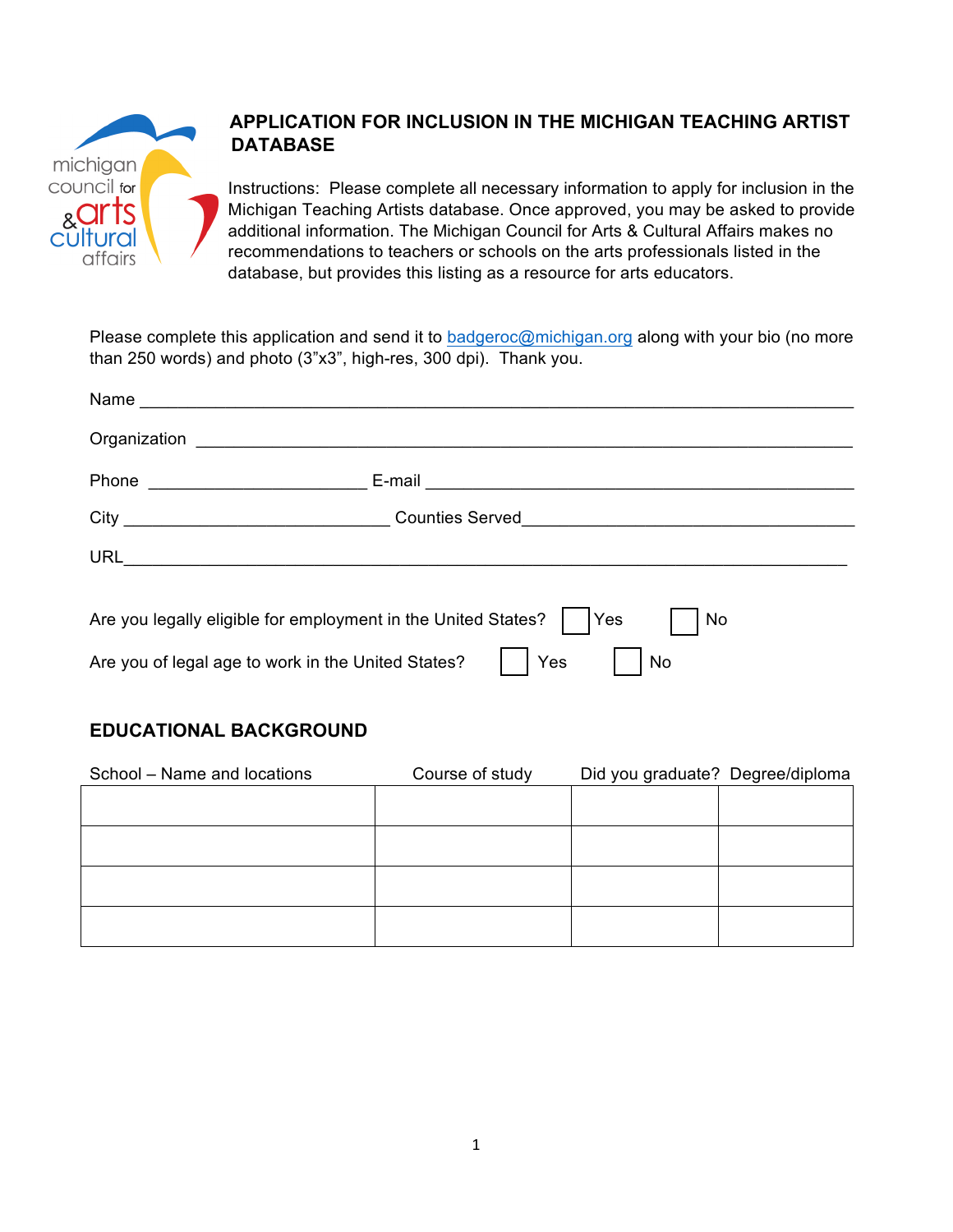### **Artistic Disciplines and Related Experience**

Check the arts disciplines and indicate categories in which you work (e.g. Dance – creative, modern, jazz):



# **Work Experience as a Teaching Artist**

Do you have experience working with students? What kind of programming (e.g. interactive performances, workshops, classes, etc) do you offer as a teaching artist?